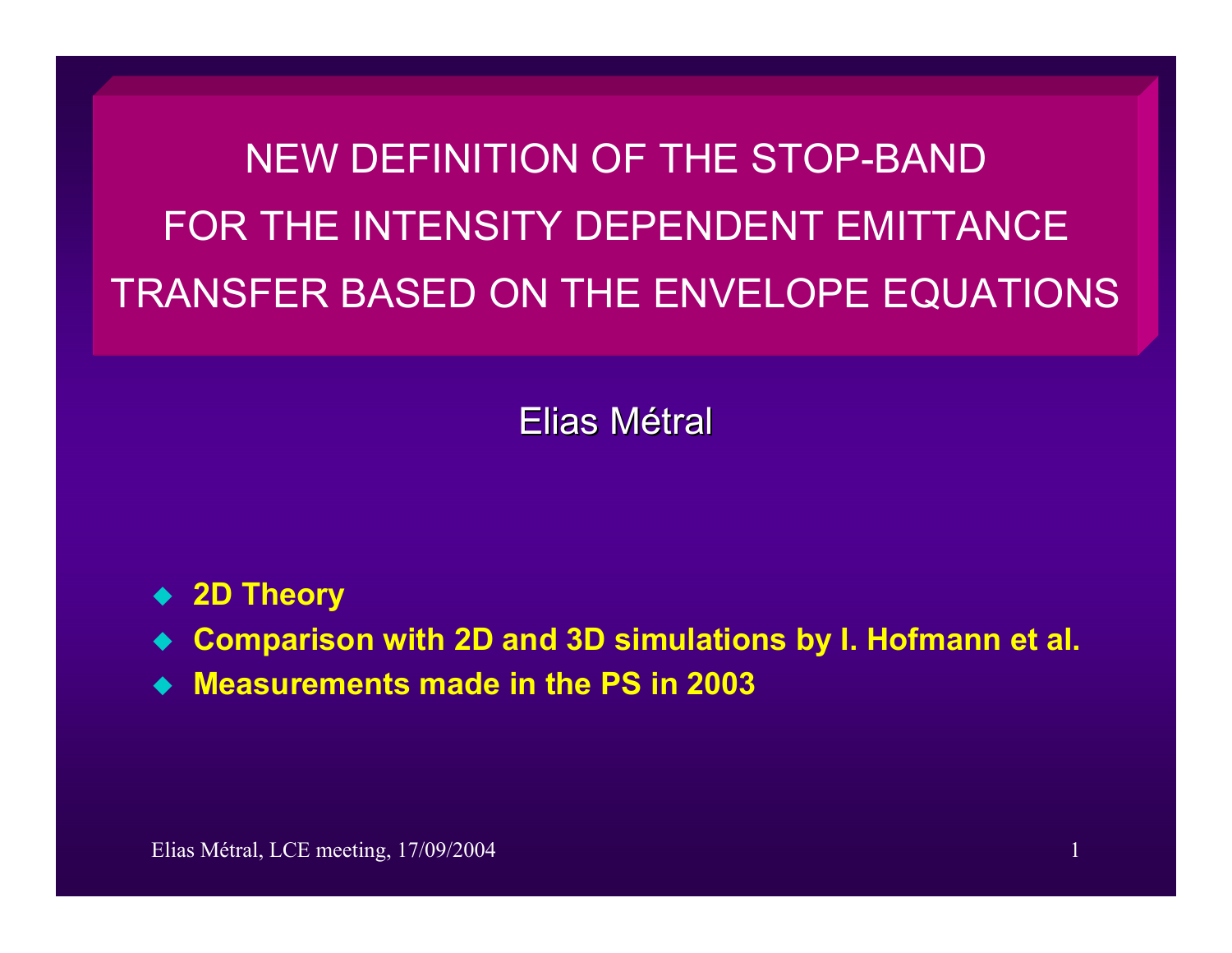#### **2D THEORY (1/4) 2D THEORY (1/4)**

### **KAPCHINSKIJ AND VL KAPCHINSKIJ AND VLADIMIRSKIJ (KV) ENVELOPE EQUATIONS ADIMIRSKIJ (KV) ENVELOPE EQUATIONS**

$$
a'' + K_x a - \frac{2K_{sc}}{a+b} - \frac{\varepsilon_{x00}^2}{a^3} = 0
$$

$$
b'' + K_y b - \frac{2K_{sc}}{a+b} - \frac{\varepsilon_{y00}^2}{b^3} = 0
$$

# **These KV envelope equations have been solved for small perturbations on top of equilibrium beam sizes**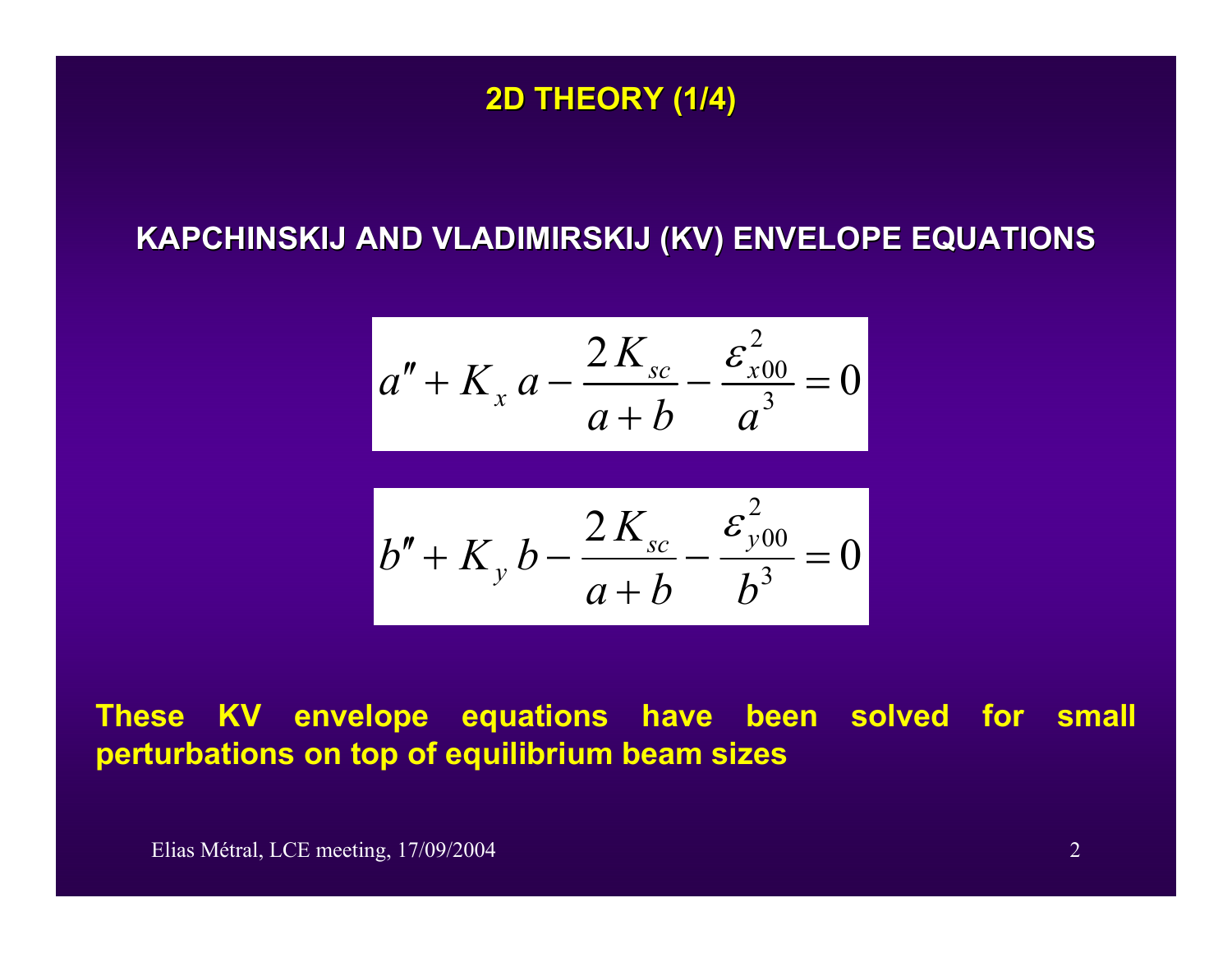# **2D THEORY (2/4) 2D THEORY (2/4)**

#### **TRANSVERSE EMITTANCES IN TH TRANSVERSE EMITTANCES IN THE PRESENCE OF SPACE CHARGE E PRESENCE OF SPACE CHARGE**

$$
\varepsilon_{x,y} = \varepsilon_{x0,y0} \pm \left( \varepsilon_{x0} - \varepsilon_{y0} \right) \frac{\left| C \right|^2 / 2}{\Delta^2 + \left| C \right|^2 + \Delta \sqrt{\Delta^2 + \left| C \right|^2}}
$$

$$
|C| = \left| \Delta Q_{inc,x0} \right| \times \left( 1 + \frac{b_0}{a_0} \right)^{-1}
$$

 **Incoherent small-amplitude space-charge tune shift**

**Equilibrium (in the presence of space charge but far from the resonance) beam sizes**

$$
\Delta = 2Q_v - 2Q_h
$$

<sup>∆</sup> <sup>=</sup> <sup>2</sup> <sup>−</sup> <sup>2</sup> **Symmetrical stop-band predicted**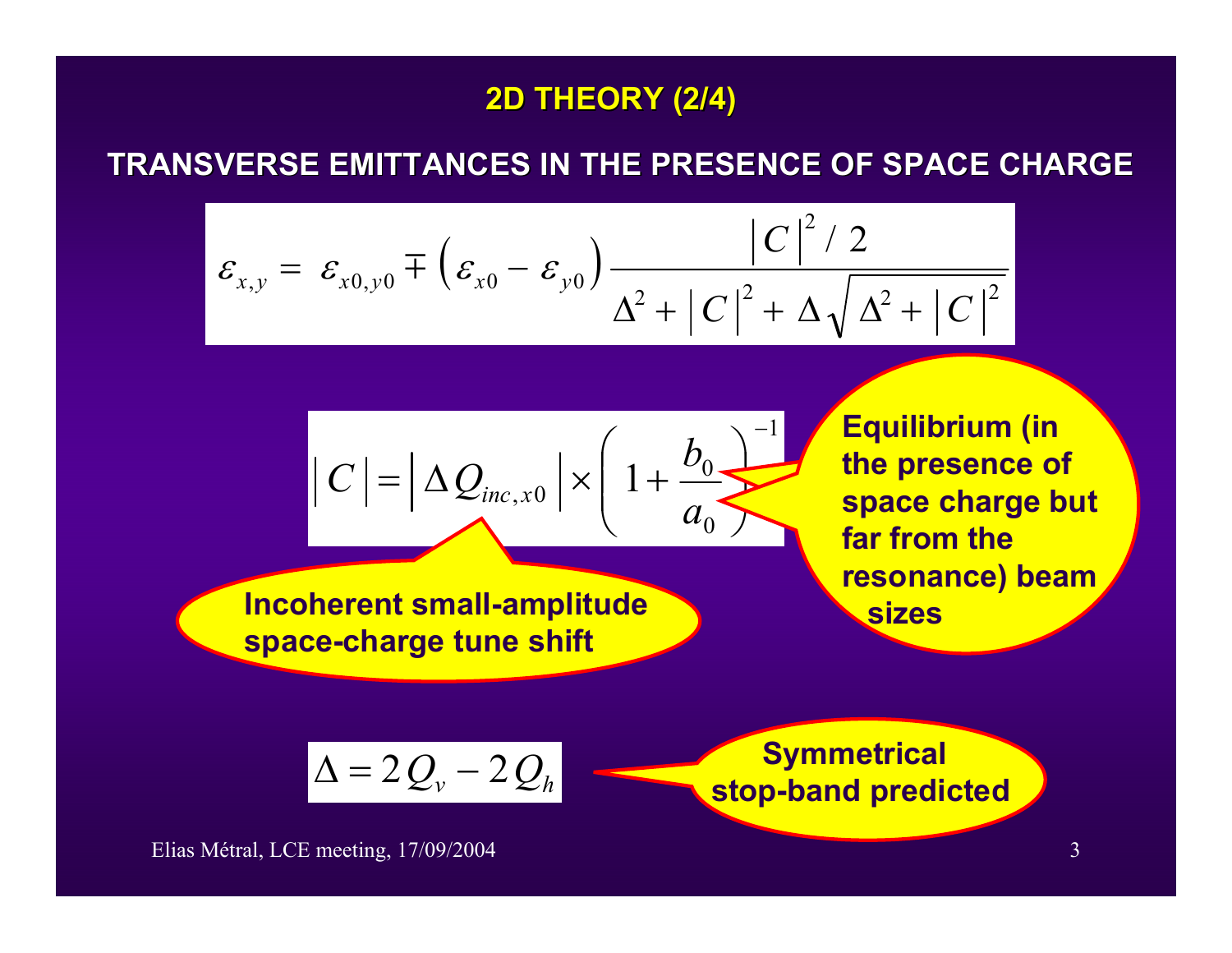# **2D THEORY (3/4) : 2D THEORY (3/4) : "OLD" DEFINITION OF THE STOP DEFINITION OF THE STOP-BAND**

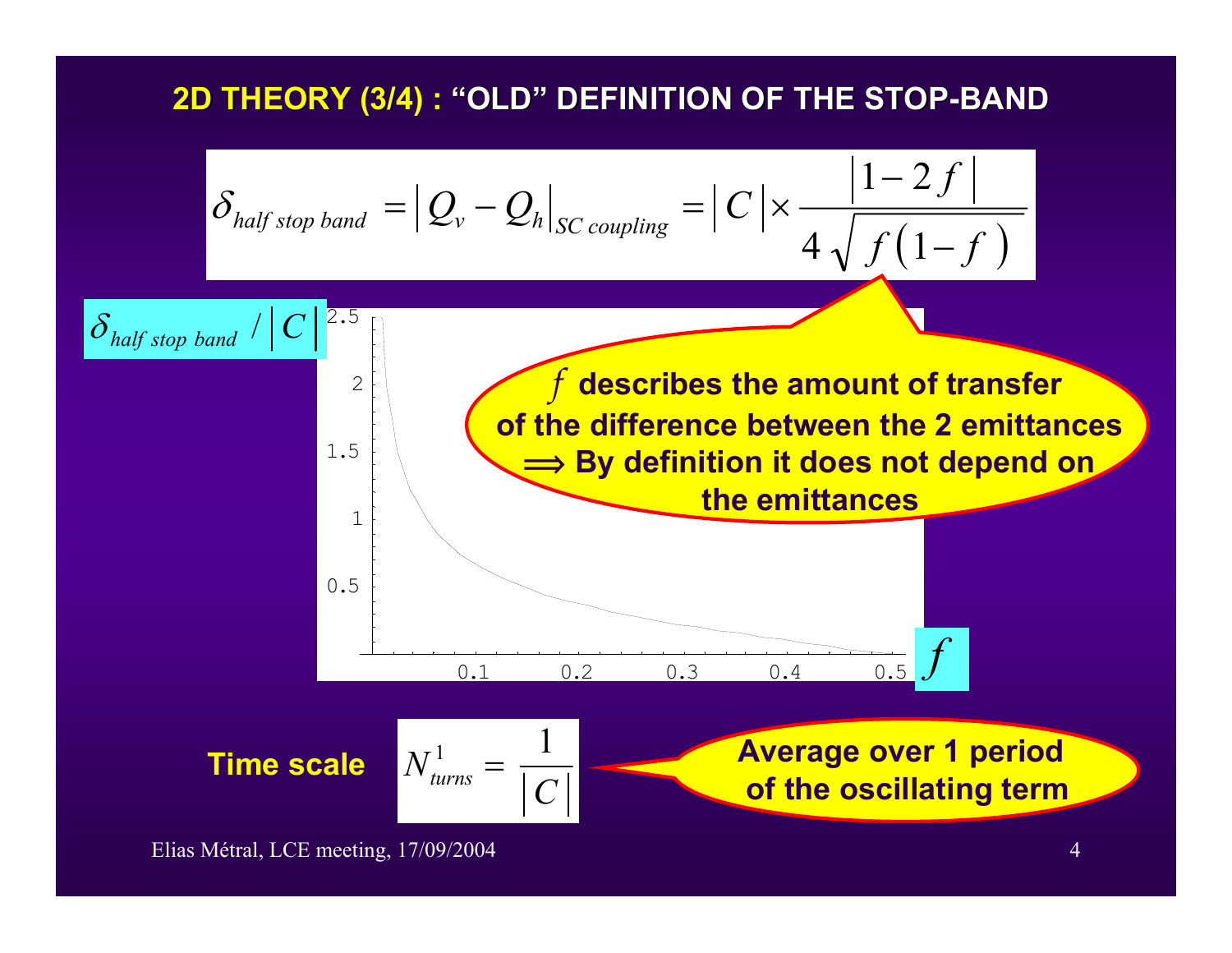# **2D THEORY (4/4) : NEW DEFINITION OF THE STOP-BAND**

$$
\varepsilon_{y} = \varepsilon_{y0} \left( 1 + G \right) \qquad G = f(R - 1) \qquad R = \frac{\varepsilon_{x0}}{\varepsilon_{y0}}
$$

$$
\delta_{half\ stop\ band} = |Q_{v} - Q_{h}|_{SC\ coupling} = |C| \times \frac{(R - 1 - 2G)}{4\sqrt{(R - 1 - G)G}}
$$

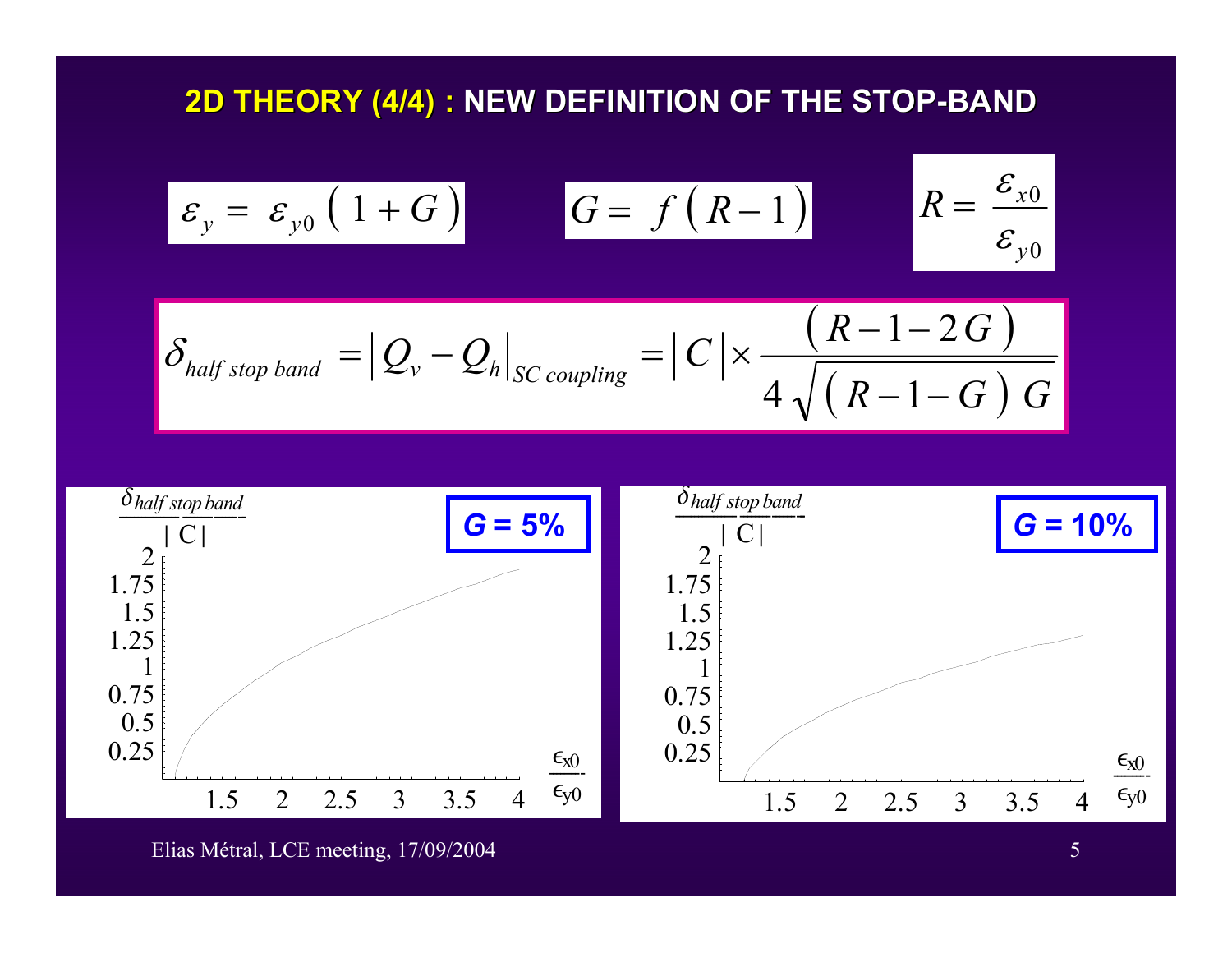# **COMPARISON WITH 2D AND 3D SI COMPARISON WITH 2D AND 3D SIMULATIONS BY I. HOFMANN ET AL. MULATIONS BY I. HOFMANN ET AL. (1/2)**

 $\implies$  See paper "Dynamical Effects in Crossing of the Montague **Resonance", Proc. 9th EPAC, Lucerne, Switzerland, 5-9 July 2004**

# *Abstract*

**Simulations were made until now in the static case**

**This is what was predicted analytically by the previous model**

In high-intensity accelerators space-charge-induced emittance coupling, known as Montague resonance, is known to occur for small tune split, where it can lead to emittance equilibration. We show here by simulation that new phenomena arise, if slow crossing of this resonance. In 2D coasting beams the crossing leads to practically pure exchange of emittances, in spite of the underlying nonlinearity, while the beam remains intrinsically self-matched. In 3D bunched beams an additional mixing effect by synchrotron motion is found, which suppresses complete exchange, depending on the speed of crossing.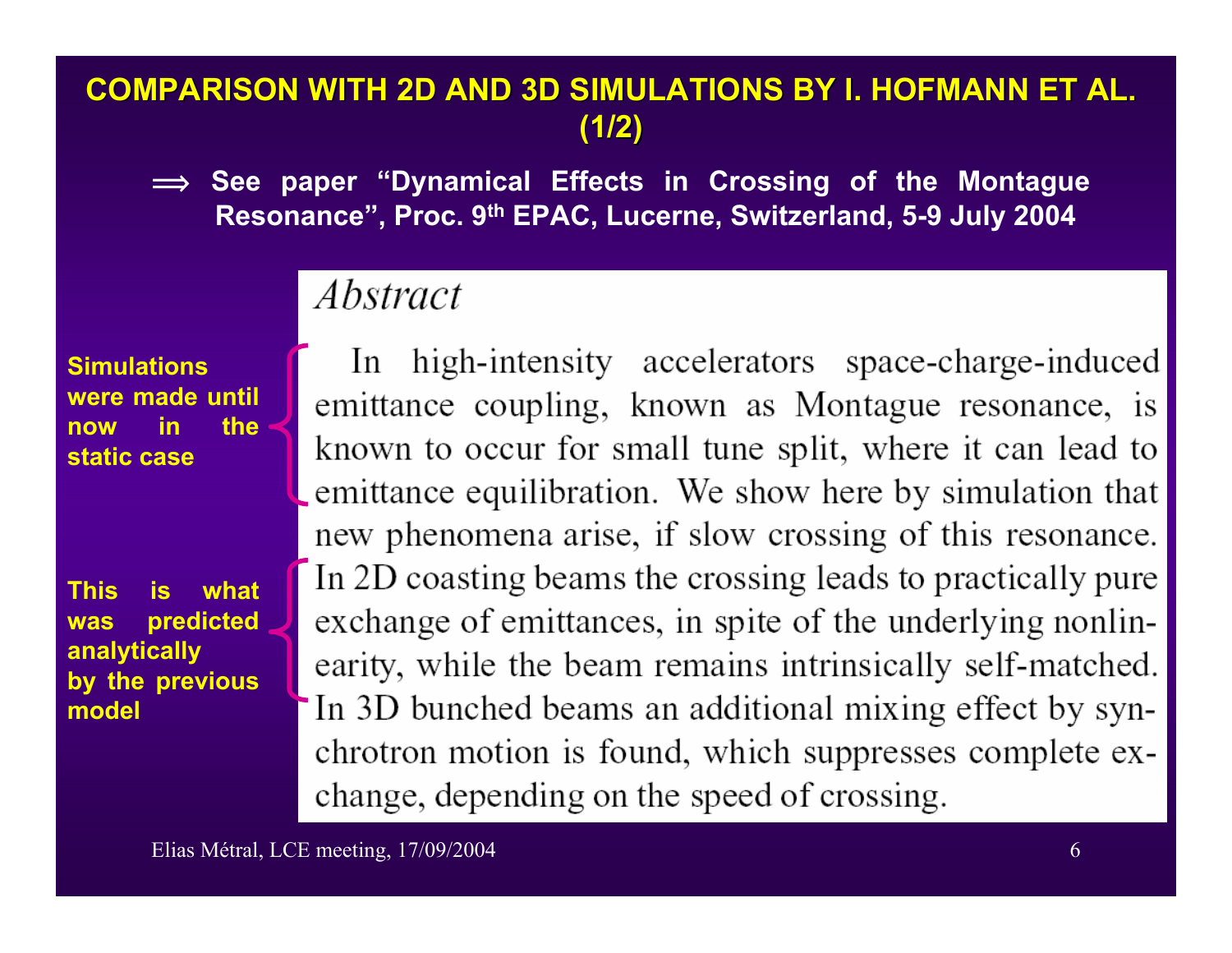# **COMPARISON WITH 2D AND 3D SI COMPARISON WITH 2D AND 3D SIMULATIONS BY I. HOFMANN ET AL. MULATIONS BY I. HOFMANN ET AL. (2/2)**



Figure 2: Rms emittance evolution in 2D for a tune ramp  $Q_x = 5.85 \rightarrow 6.45$  over 30 and 100 turns.

 $\implies$  The crossing speed has to be **slow compared to the time scale during which the coupling occurs î Full exchange, as predicted by the analytical model**

Elias Métral, LCE meeting, 17/09/2004 7



Figure 6: Rms emittances in 3D bunched beam for given tune ramp, but doubled and quadrupled synchrotron frequency.

 $\implies$  The crossing speed has to be fast **compared to the synchrotron motion**  $\implies$  **Not taken into account in the present analytical model**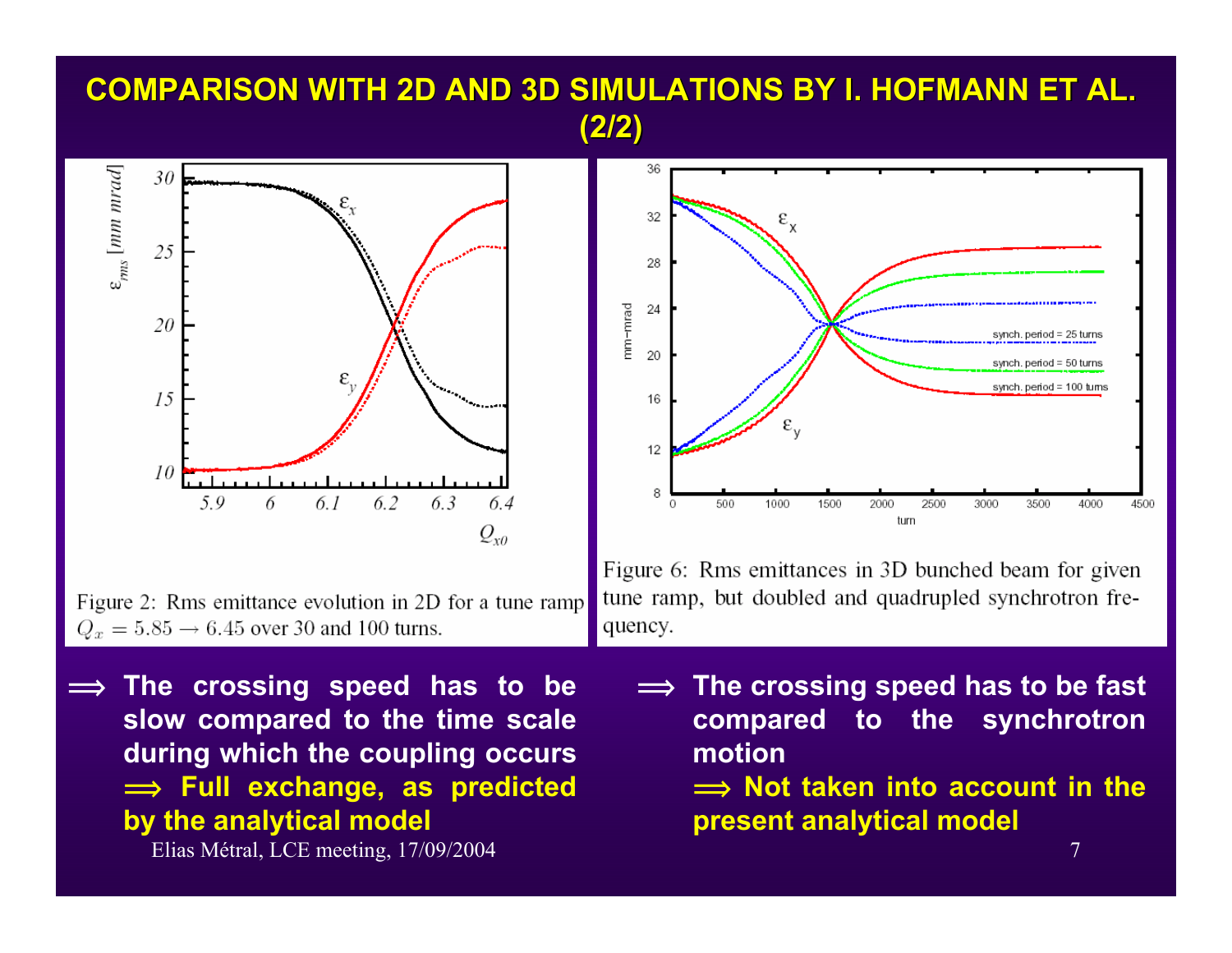#### **MEASUREMENTS MADE IN THE PS IN 2003 (1/3) MEASUREMENTS MADE IN THE PS IN 2003 (1/3)**

 $\implies$  See paper "Intensity Dependent Emittance Transfer Studies at the **CERN Proton Synchrotron", Proc. 9th EPAC, Lucerne, Switzerland, 5-9 July 2004**

$$
Q_v = 6.21 \quad \Delta Q_{inc,x0} = -0.054
$$



**Static case (constant horizontal tune from injection to the measurement point)**

**Dynamic case (the horizontal tune was changed linearly from 6.15 to 6.25 in 100 ms)**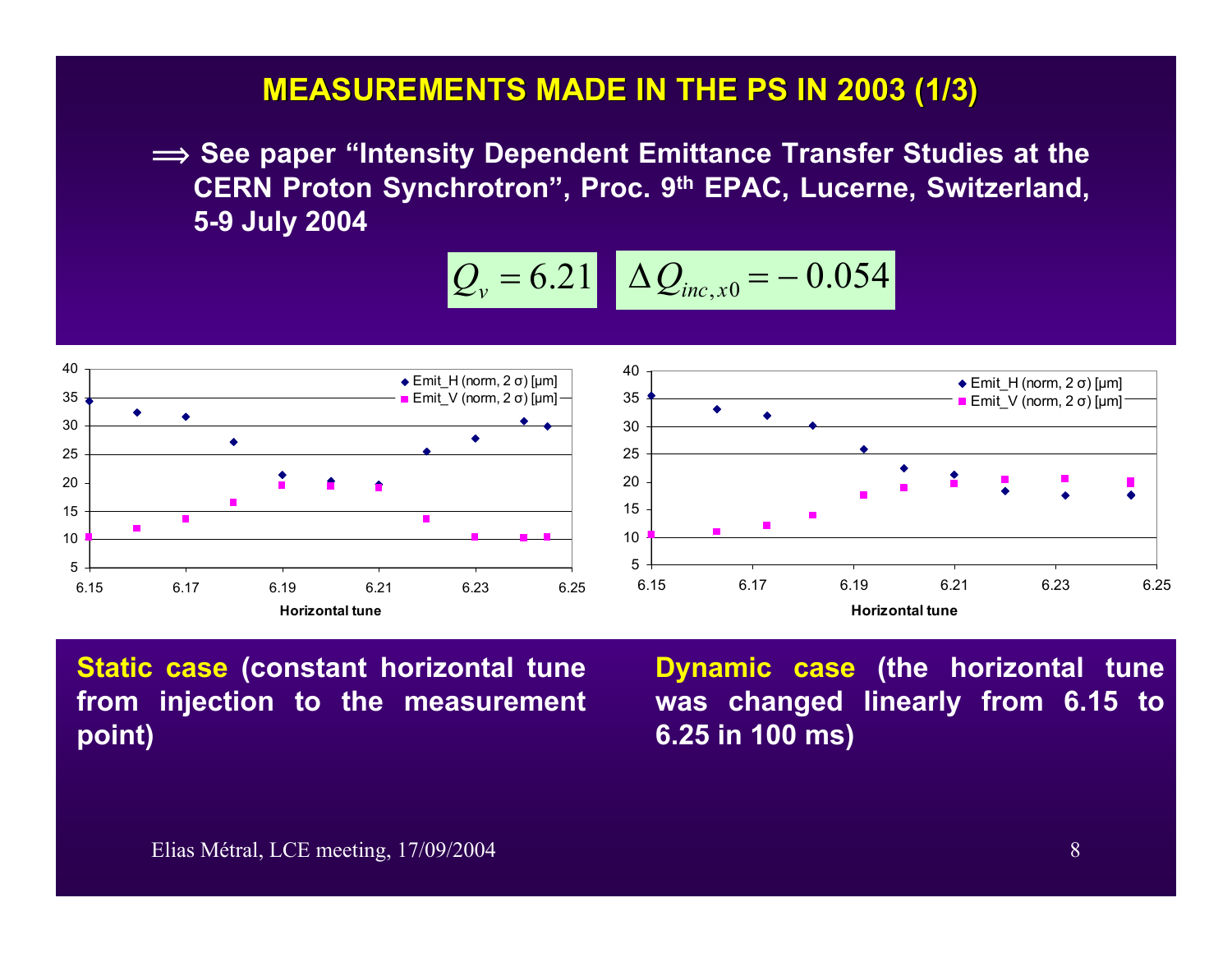# **MEASUREMENTS MADE IN THE PS IN 2003 (2/3)**



**Measurements in the static casecompared to the 2D analytical predictions and 3D simulations**

$$
\left|\frac{\delta_{half\ stop\ band}^{5\%}}{\delta_{half\ stop\ band}^{10\%}}\approx 0.06\right|
$$